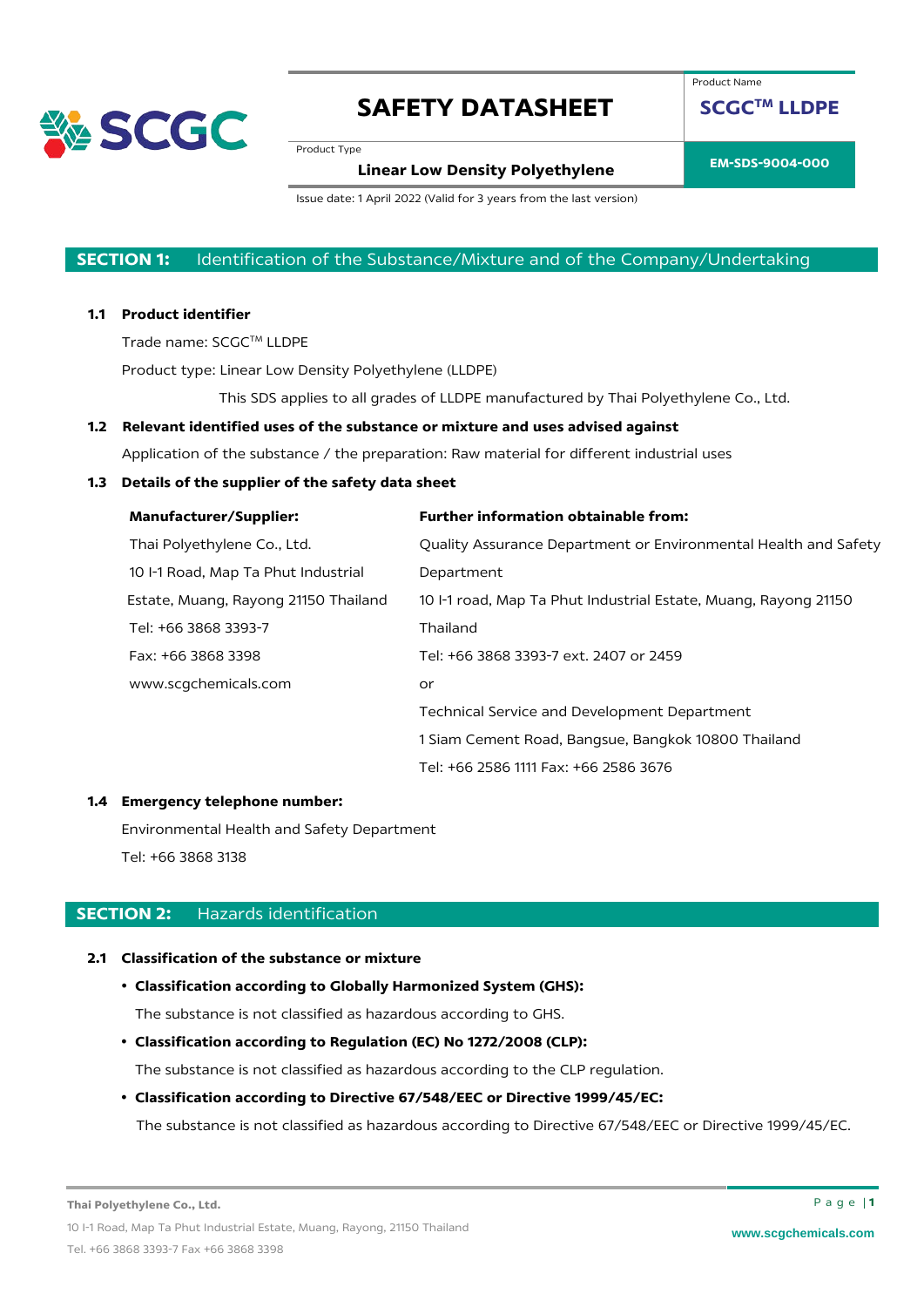

Product Name

**SCGCTM LLDPE**

Product Type

## **EM-SDS-9004-000 Linear Low Density Polyethylene**

Issue date: 1 April 2022 (Valid for 3 years from the last version)

### **2.2 Label elements**

| • Labelling according to GHS:                               | None           |
|-------------------------------------------------------------|----------------|
| • Labelling according to Regulation (EC) No 1272/2008: None |                |
| • Hazard pictograms:                                        | None           |
| • Signal word:                                              | None           |
| • Hazard statements:                                        | None           |
| • Precautionary statements:                                 |                |
| Prevention:                                                 | Not Applicable |
| Response:                                                   | Not Applicable |
| Storage:                                                    | Not Applicable |
| Disposal:                                                   | Not Applicable |

#### • **Additional information:**

Pellets on the floor may cause a serious slipping hazard.

Skin or eye contact with hot polymer can cause thermal burns.

Processing the polymer at high temperatures may form vapors that irritate the eyes and respiratory tract.

#### **2.3 Other hazards**

- **Results of PBT and vPvB assessment**
	-
	-

**- PBT:** Not determined **- vPvB:**  $\bullet$  **Not determined** 

### **SECTION 3:** Composition/information on ingredients

| l Chemical Name             | CAS No.    | EC No. | Concentration (wt%) |
|-----------------------------|------------|--------|---------------------|
| Ethylene-1-butene copolymer | 25087-34-7 |        | > 99%               |
| Additives                   | -          | -      | $< 1\%$             |

**3.1 Chemical characterization:** Mixture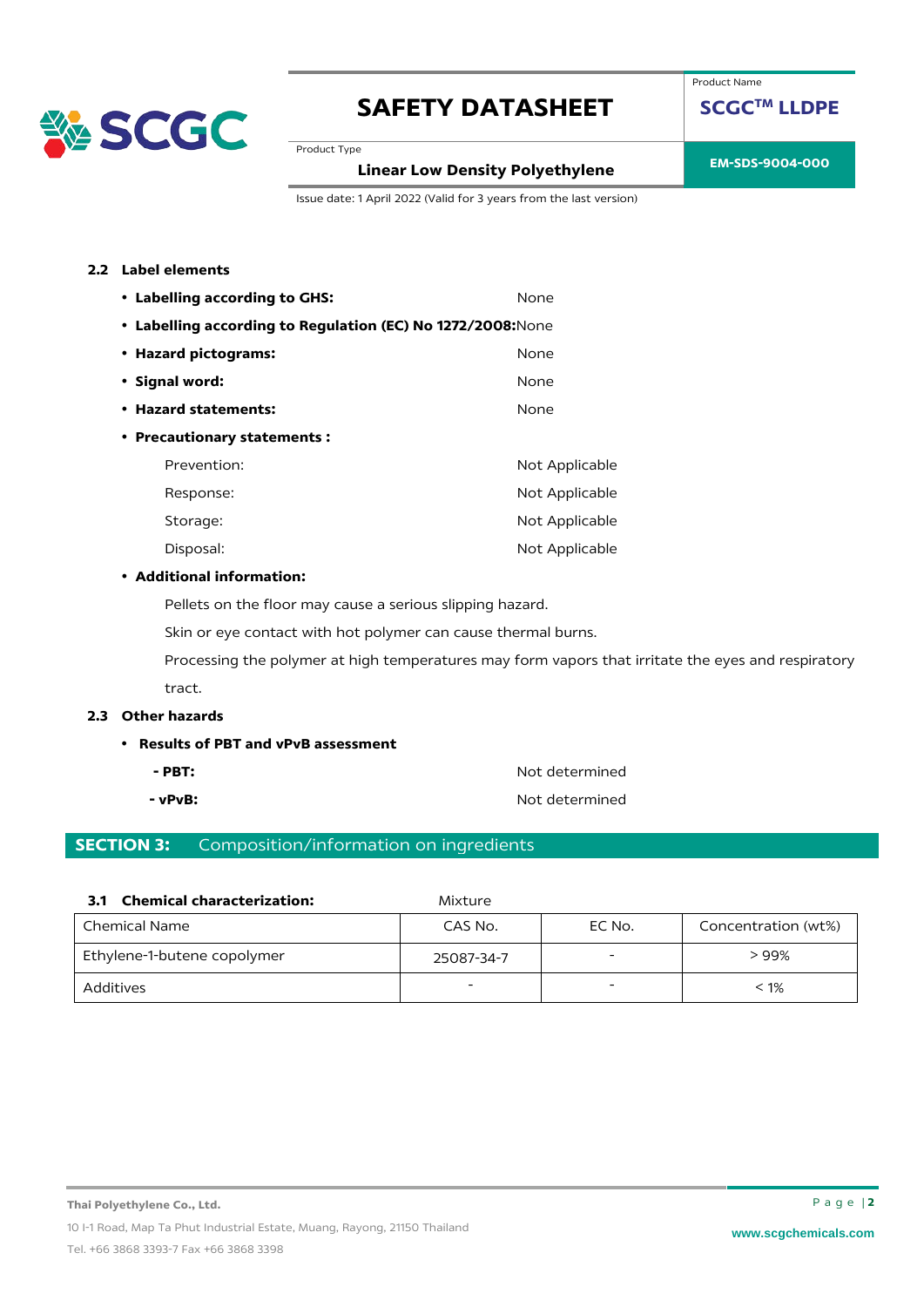

Product Type

### **EM-SDS-9004-000 Linear Low Density Polyethylene**

Product Name

**SCGCTM LLDPE**

Issue date: 1 April 2022 (Valid for 3 years from the last version)

### **SECTION 4:** First Aid Measures

#### **4.1 Description of first aid measures:**

#### • **General information:**

Take affected persons out of danger area and lay down.

#### • **After inhalation:**

Move person to fresh air; if symptoms persist, consult a doctor.

#### • **After skin contact:**

Wash exposed area with soap and water. Seek medical attention if symptoms develop or persist. If molten polymer comes in contact with the skin, cool rapidly with cold water or running water. Do not pull solidified polymer off the skin. Seek medical attention immediately.

#### • **After eye contact:**

In case of dust contact with eyes, flush thoroughly with running water for 5-15 minutes. Remove contact lenses, if worn. Seek medical attention if irritating persists. For thermal eye burns, immediately flush eyes with running water for 5-15 minutes. Do not remove contact lenses, if worn. Seek medical attention immediately, preferably an ophthalmologist.

#### • **After swallowing:**

Rinse out mouth with water and gargle with plenty of water. If swallowed, consult a doctor. May cause gastrointestinal blockage. Do not give laxative. Do not induce vomiting unless directed to do so by medical personnel.

#### **4.2 Most important symptoms and effects, both acute and delayed:**

Skin and eye burns from molten product. Skin and eye irritation from product dusts. Irritated respiratory tract from dust inhalation.

#### **4.3 Indication of any immediate medical attention and special treatment needed:**

Treat symptomatically and supportively.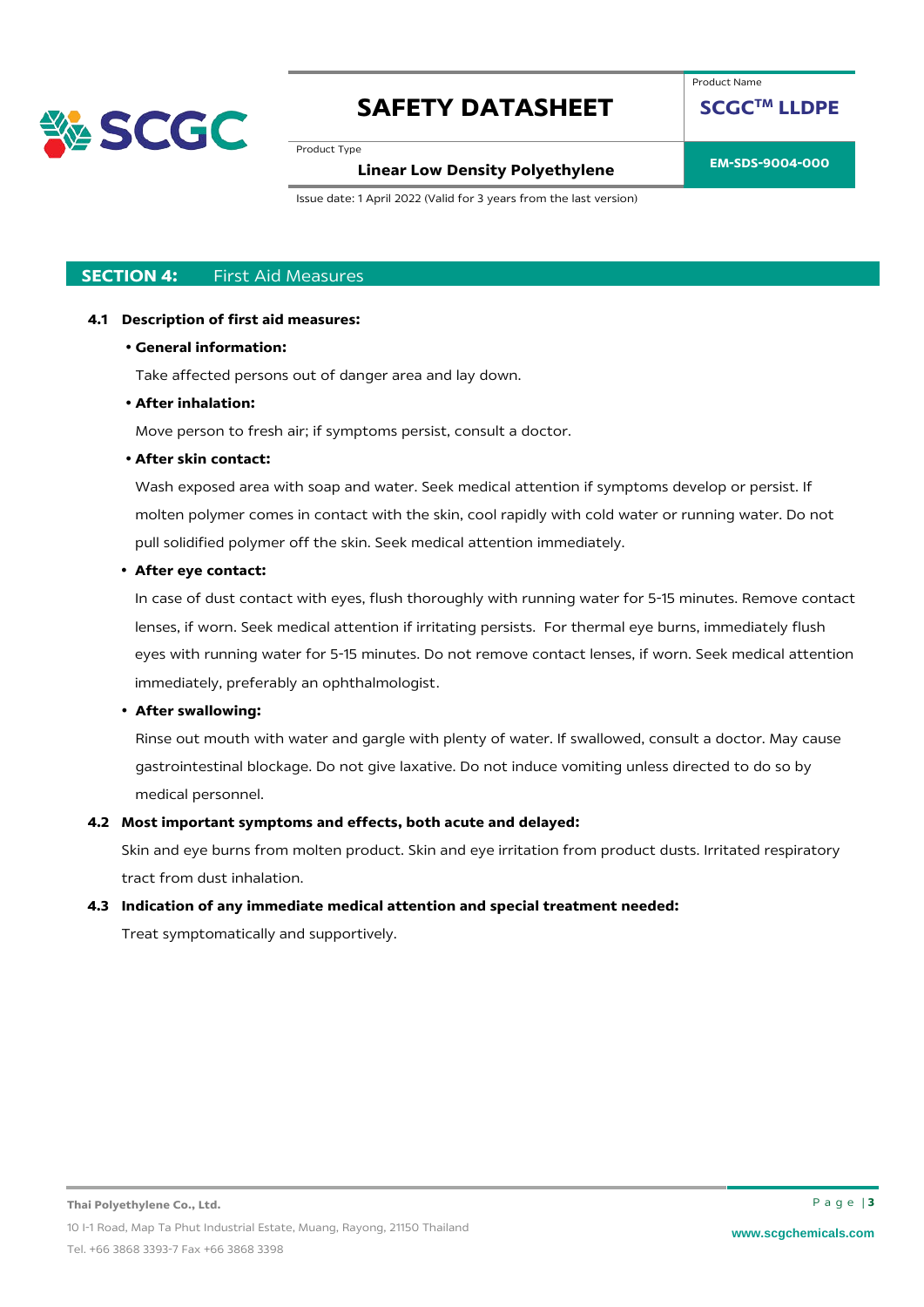

Product Type

# **EM-SDS-9004-000 Linear Low Density Polyethylene**

Product Name

**SCGCTM LLDPE**

Issue date: 1 April 2022 (Valid for 3 years from the last version)

### **SECTION 5:** Firefighting Measures

#### **5.1 Extinguishing media:**

• **Suitable extinguishing agents:**

CO2, powder or water spray. Fight larger fires with water spray.

Use fire extinguishing methods suitable to surrounding conditions.

#### • **Unsuitable extinguishing agents:**

Do not use water jet

#### **5.2 Special hazards arising from the substance or mixture:**

#### • **Hazard combustion products:**

Carbon dioxide (CO2), Carbon monoxide (CO), other organic vapors and soot.

#### **5.3 Advice for firefighters:**

### • **Protective equipment:**

Fire-fighters should wear appropriate protective equipment (includes fire-fighting helmet, coat, trousers, boots and gloves) and positive pressure self-contained breathing apparatus (SCBA).

#### • **Fire Fighting Procedure:**

Keep people away. Isolate fire and deny unnecessary entry. Soak thoroughly with water to cool and prevent re-ignition. If material is molten, do not apply direct water stream. Use fine water spray or foam. Cool surroundings with water to localize fire zone.

#### • **Additional information:**

Collect contaminated fire fighting water separately. It must not enter the sewage system. Cool endangered receptacles with water spray.

#### **SECTION 6:** Accidental Release Measures

#### **6.1 Personal precautions, protective equipment and emergency procedures:**

#### • **For non-emergency personnel:**

Material creates a slipping hazard on hard surfaces. Clean up spills from walking surfaces immediately. Eliminate sources of ignition. Avoid formation of dust.

#### • **For emergency responders:**

Wear appropriate respirator when ventilation is inadequate. Put on appropriate personal protective equipment.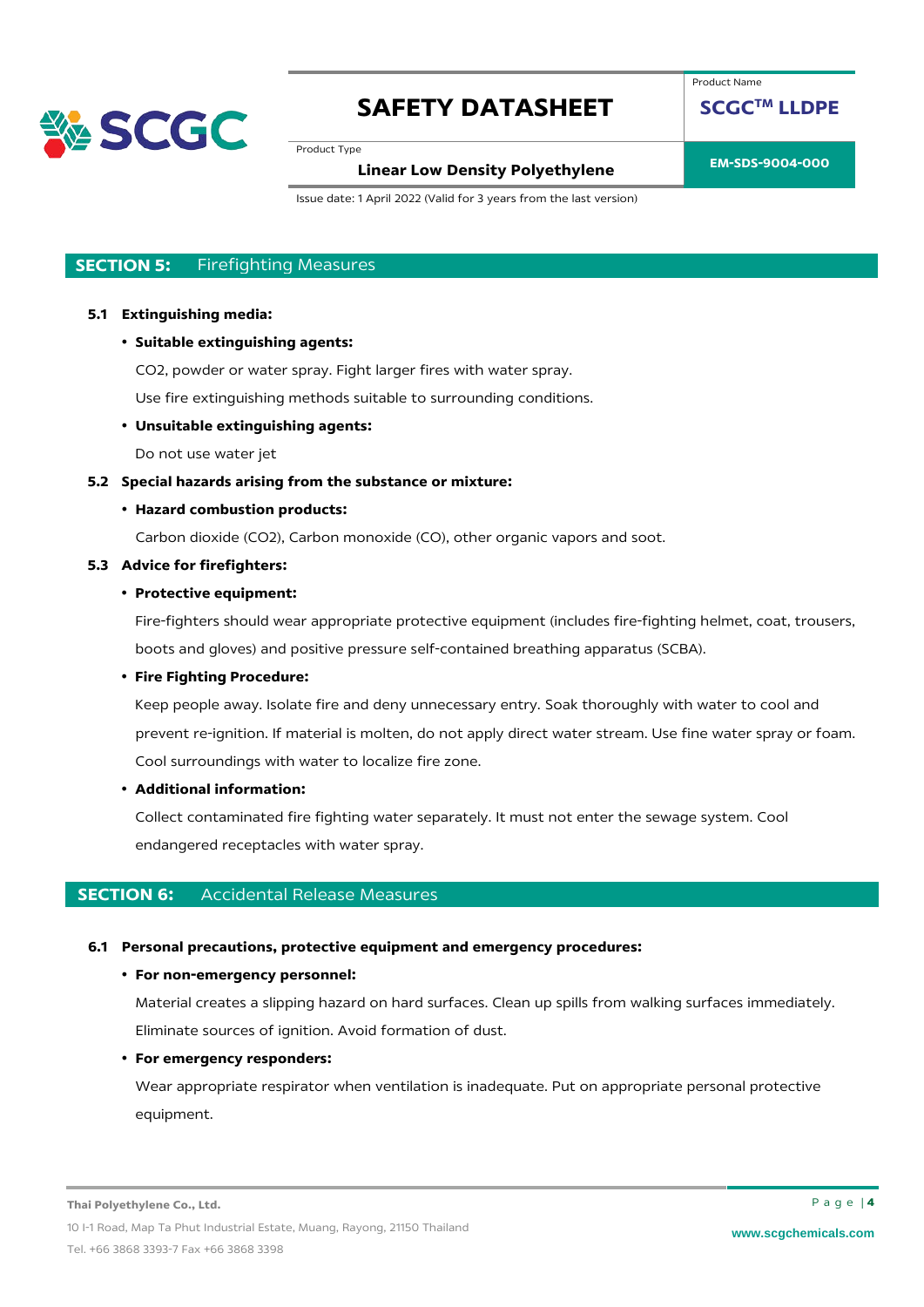

Product Name

**SCGCTM LLDPE**

Product Type

**EM-SDS-9004-000 Linear Low Density Polyethylene**

Issue date: 1 April 2022 (Valid for 3 years from the last version)

#### **6.2 Environmental precautions:**

• Avoid dispersal and contact with soil, waterways, sewers and groundwater.

#### **6.3 Methods and material for containment and cleaning up:**

- **For containment:** place in a designated and labeled waste container.
- **For cleaning up:** sweep or shovel into suitable containers. Do not allow water contaminated with pellets or powder to enter any waterway, sewer or drain.
- **Other information:** Dispose of contaminated material at an authorized site. Notify authorities if product enters sewers or public waters.

#### **6.4 Reference to other sections:**

- See Section 7 for information on safe handling.
- See Section 8 for information on personal protection equipment.
- See Section 13 for disposal information.

### **SECTION 7:** Handling and Storage

#### **7.1 Precautions for safe handling:**

• **Protective Measures:** 

Put on appropriate personal protective equipment (see Section 8). Avoid contacting molten material with eyes, skin and clothing. Avoid breathing dust and process fumes. Ensure good ventilation at the workplace. Prevent dust accumulation. Pneumatic conveying of powder and pellets and other mechanical handling operations can generate large static electrical charges. Dust can be ignited by static electrical discharge. To avoid fire or explosion, dissipate static electricity during transfer by grounding and bonding containers and equipment before transferring material. Worker should handle the container with appropriate apparatus such as forklift and handlift. If worker feel stiff, should take a rest sufficiently.

#### • **Advice on general occupational hygiene:**

Eating, drinking and smoking should be prohibited in areas where this material is handled, stored and processed.

Always wash hands after handling the product.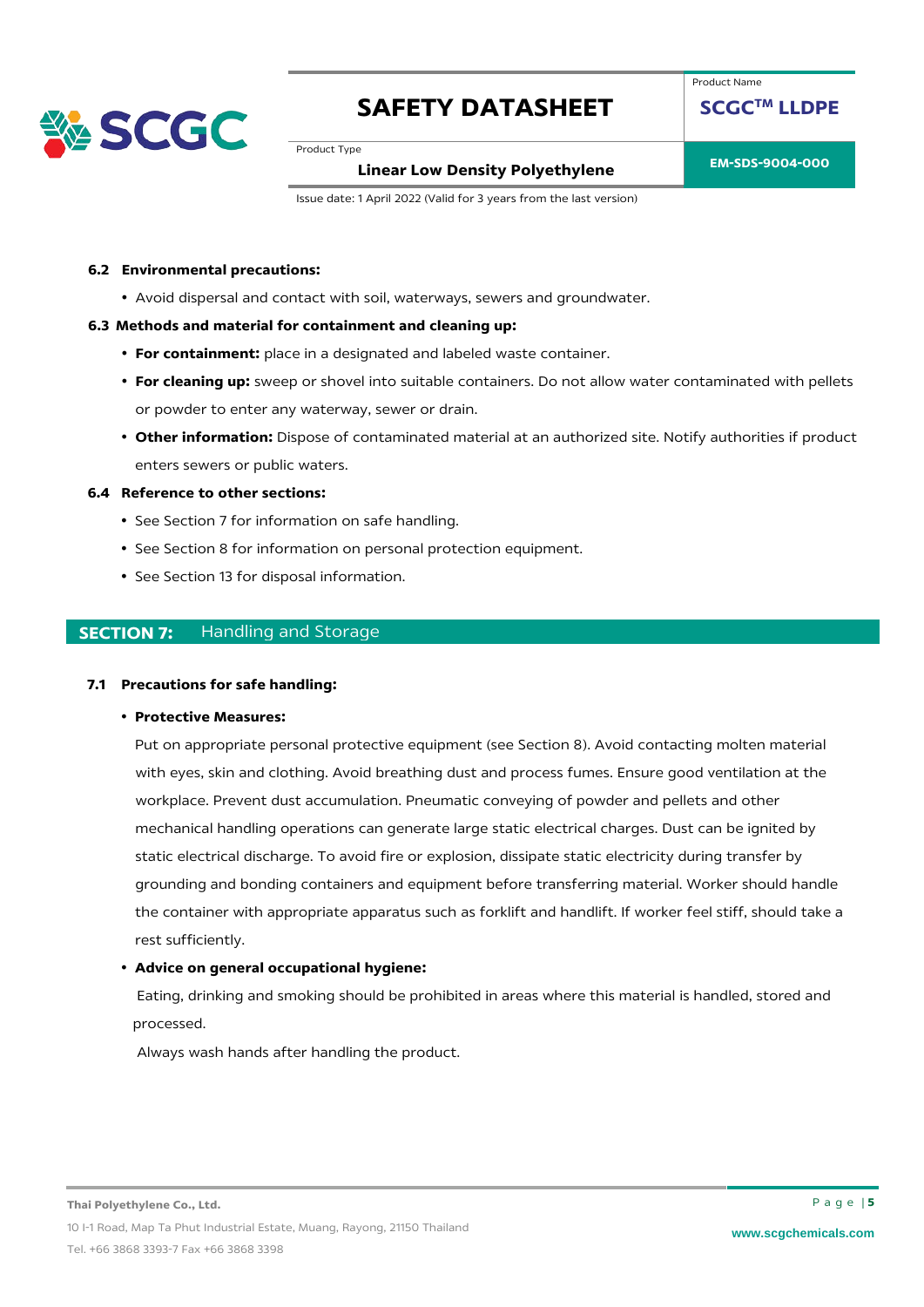

Product Name

**SCGCTM LLDPE**

Product Type

**EM-SDS-9004-000 Linear Low Density Polyethylene**

Issue date: 1 April 2022 (Valid for 3 years from the last version)

#### **7.2 Conditions for safe storage, including any incompatibilities:**

#### • **Technical measures and storage conditions:**

Electrically bond and ground equipment to reduce the potential for dust explosions. Store in dry, cool, dust-free and well-ventilated area at temperature below 50ºC. Protect from heat, direct sunlight and rain.

#### • **Packaging materials:**

Store only in the original container. Keep container tightly closed and sealed until ready for use. Containers that have been opened must be carefully resealed and kept upright to prevent leakage. Do not store in unlabeled containers. Use appropriate containment to avoid environmental contamination.

#### • **Materials to avoid:**

Store away from incompatible substances, flammable substances and oxidizing agents.

#### • **Further information about storage conditions:**

Use an appropriate handling and storage method as described in Manufacturer's "Handling and storage guide" Manual. (Please visit this website [www.scgchemicals.com\)](http://www.scgchemicals.com/)

#### **7.3 Specific end uses:**

No further relevant information available.

#### **SECTION 8: Exposure Controls/Personal Protection**

#### **8.1 Control parameters:**

**• Occupational Exposure Limits** Not established

#### **8.2 Exposure controls:**

**8.2.1 Appropriate engineering controls:** Provide readily accessible eye wash stations and safety showers. Ensure adequate ventilation. If user operations generate dust, fumes, gas, vapor or mist, use process enclosures, local exhaust ventilation or other engineering controls to keep worker exposure to airborne contaminants below any recommended or statutory limits.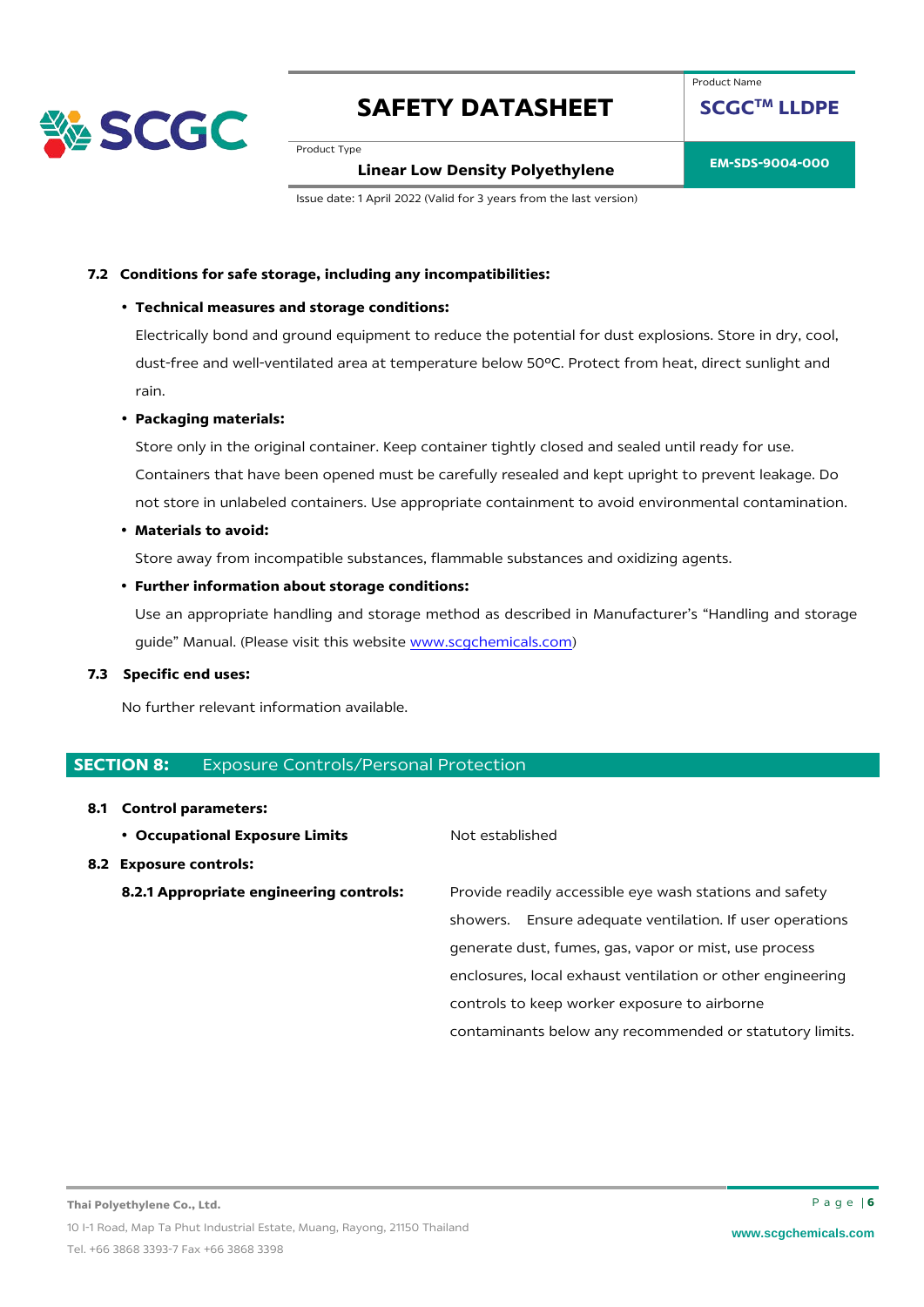

Product Name

**SCGCTM LLDPE**

Product Type

# **EM-SDS-9004-000 Linear Low Density Polyethylene**

Issue date: 1 April 2022 (Valid for 3 years from the last version)

| Use safety glasses with side shields. If this material is   |
|-------------------------------------------------------------|
| heated and there is potential for dust, wear chemical       |
| goggles.                                                    |
|                                                             |
| Skin contact should be minimized. Use gloves to protect     |
| from mechanical injury. Chemical protective gloves should   |
| not be needed when handling this material. Use insulated    |
| gloves when handling the hot or molten material.            |
| At ambient temperatures use of clean and protective         |
| clothing is good industrial practice. If the material is    |
| heated or molten, wear thermally insulated, heat-resistant  |
| gloves that are able to withstand the temperature of the    |
| molten product. If this material is heated, wear insulated  |
| clothing to prevent skin contact if engineering controls or |
| work practices are not adequate.                            |
| A properly fitted air purifying respirator or air supply    |
| respirator should be worn if a risk assessment indicates    |
| that respiratory protection is necessary. Respirator        |
| selection must be based upon known or measured levels of    |
| exposure.                                                   |
| Emissions from ventilation or work process equipment        |
| should be checked to ensure they comply with the            |
| requirements of environmental protection legislation. In    |
| some cases, fume scrubbers, filters or engineering          |
| modifications to the process equipment will be necessary    |
| to reduce emissions to acceptable levels.                   |
|                                                             |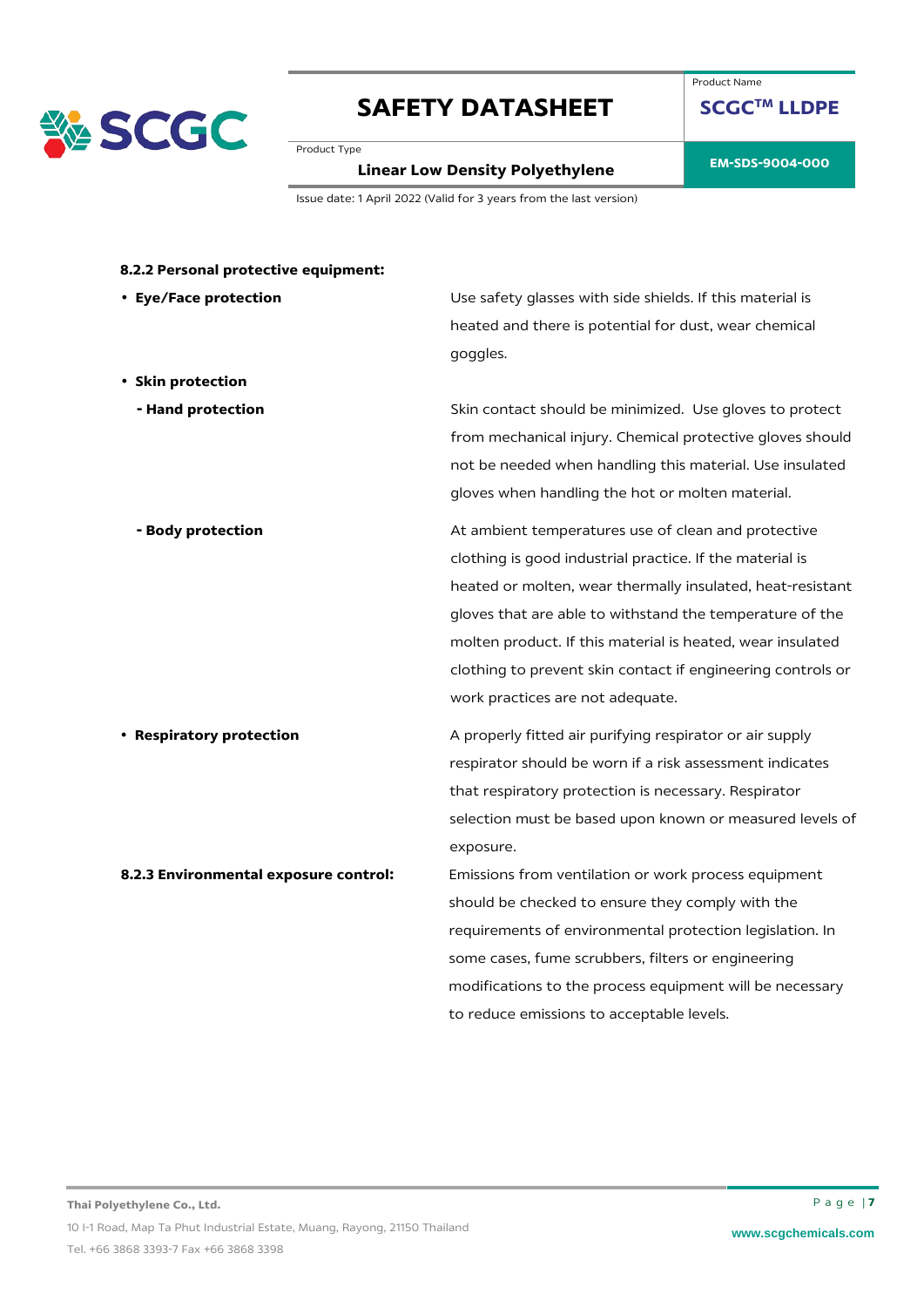

Product Name

**SCGCTM LLDPE**

Product Type

# **EM-SDS-9004-000 Linear Low Density Polyethylene**

Issue date: 1 April 2022 (Valid for 3 years from the last version)

### **SECTION 9:** Physical and chemical properties

### **9.1 Information on basic physical and chemical properties:**

| • Appearance:                            | Pellets or Powder                          |
|------------------------------------------|--------------------------------------------|
| • Physical state:                        | Solid                                      |
| • Color:                                 | Clear to opaque, whitish                   |
| • Odor:                                  | Light                                      |
| • Odor threshold:                        | No data available                          |
| $\cdot$ pH:                              | Not applicable                             |
| • Melting point:                         | 120-130 °C                                 |
| • Boiling point                          | Not applicable                             |
| • Flash point:                           | No data available                          |
| • Evaporation rate:                      | Not applicable                             |
| • Flammability (solid, gas):             | No.                                        |
| • Upper/lower explosion limits:          | Not applicable                             |
| • Vapor pressure:                        | Not applicable                             |
| • Vapor density                          | Not applicable                             |
| • Relative density:                      | No data available                          |
| • Density at 23°C                        | 0.90-0.94 $q/cm3$                          |
| • Solubility in water:                   | Insoluble.                                 |
| • Partition coefficient, n-octane/water: | No data available                          |
| • Auto-ignition temperature:             | No data available                          |
| • Decomposed temperature:                | >300 °C                                    |
| • Viscosity, kinematic:                  | Not applicable                             |
| • Viscosity, dynamic:                    | No data available                          |
| <b>• Explosive properties:</b>           | <b>No</b>                                  |
| • Oxidizing properties:                  | No                                         |
| 9.2 Other information:                   | No further relevant information available. |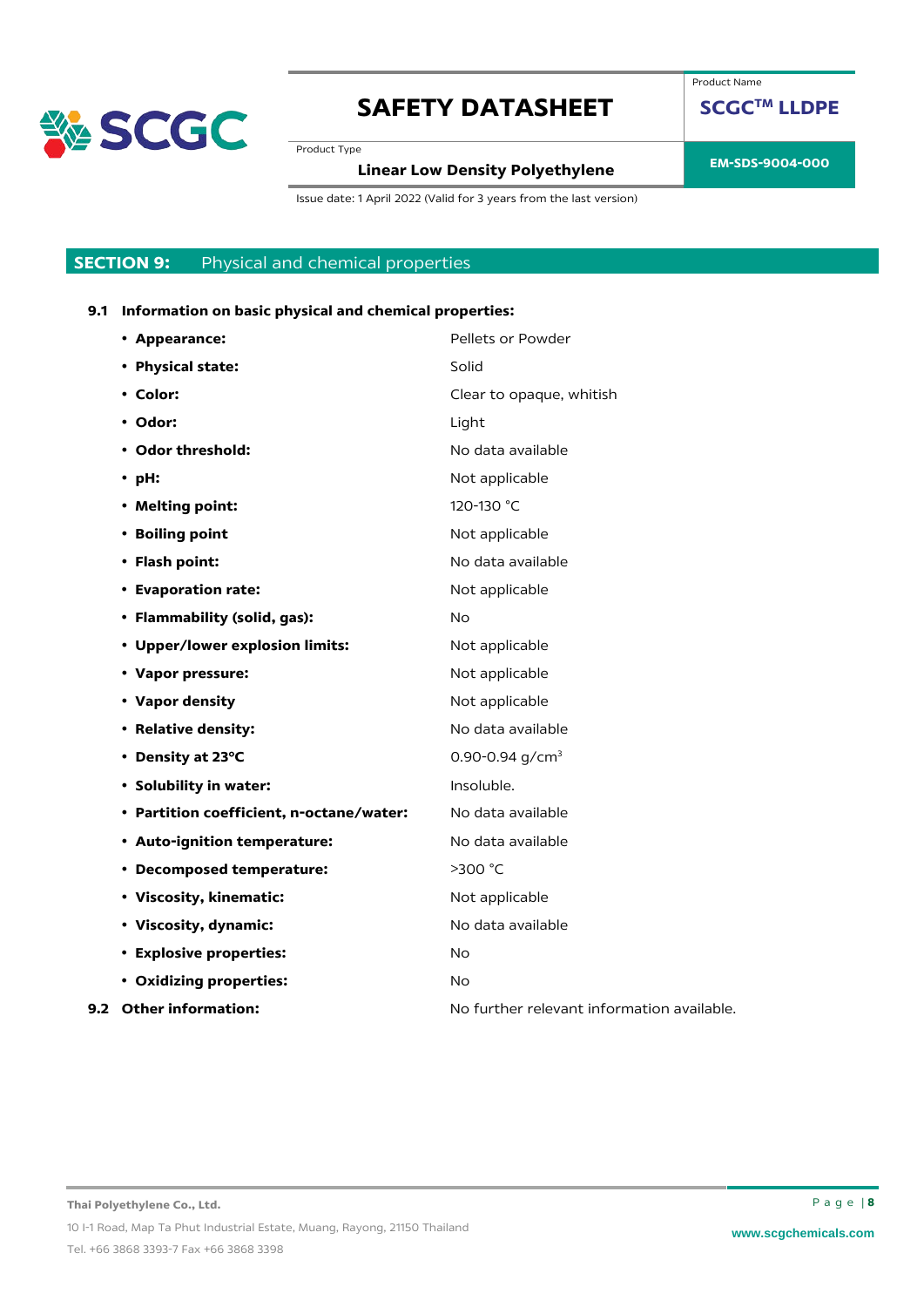

Product Name

**SCGCTM LLDPE**

Product Type

## **EM-SDS-9004-000 Linear Low Density Polyethylene**

Issue date: 1 April 2022 (Valid for 3 years from the last version)

### **SECTION 10:** Stability and Reactivity

#### **10.1 Reactivity:**

No dangerous reaction known under conditions of normal use.

#### **10.2 Chemical stability:**

The product is stable at normal handling and storage conditions.

#### **10.3 Possibility of hazardous reactions:**

Polymerization will not occur. Dust may form explosive mixture in air.

#### **10.4 Conditions to avoid:**

Avoid prolonged storage at elevated temperature. Exposure to elevated temperatures can cause product to decompose (Temperature should less than 300°C). See Technical Datasheet for suitable processing condition.

Avoid dust formation.

Avoid the build-up of electrostatic charge.

#### **10.5 Incompatible materials:**

Avoid contact with strong oxidizing agents.

#### **10.6 Hazardous decomposition products:**

Burning can produce carbon monoxide and/or carbon dioxide and other harmful products. The decomposition products are low molecular weight oligomers, hydrocarbons and hydrocarbon oxidation product (aldehydes, alcohols, organic acids) depending on temperature and air availability.

#### **SECTION 11:** Toxicological Information

#### **Information on toxicological effects:**

• **Acute toxicity:**

- 
- 

LD50 oral, rat Not determined.

• **Skin corrosion/irritation:** Non-irritating to skin. Mechanical injury only. Molten polymer may cause serious thermal burns.

• **Eye damage/irritation:** Dust may cause eye irritation upon repetitive or prolonged exposure. Molten polymer may cause serious thermal burns. Vapors released during thermal processing may cause eye irritation experienced as mild discomfort and redness.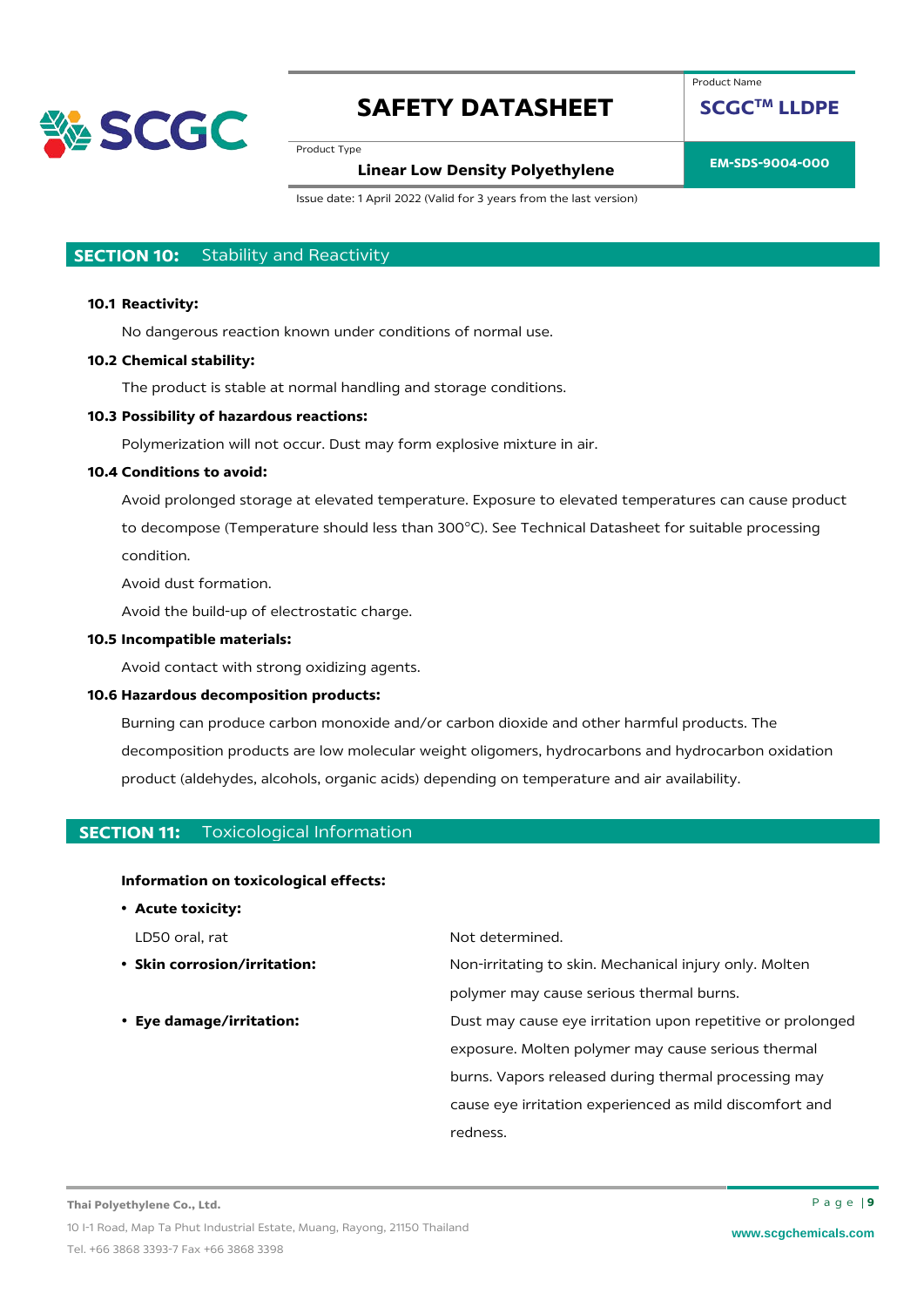

Product Name

**SCGCTM LLDPE**

Product Type

**EM-SDS-9004-000 Linear Low Density Polyethylene**

Issue date: 1 April 2022 (Valid for 3 years from the last version)

| • Sensitization to the respiratory tract:  | No effects are expected for ingestion of small amounts. |
|--------------------------------------------|---------------------------------------------------------|
|                                            | May cause choking if swallowed.                         |
| • Skin sensitization:                      | No relevant data found.                                 |
| • Germ cell mutagenicity:                  | No relevant data found.                                 |
| • Carcinogenicity:                         | No relevant data found.                                 |
| <b>Reproductive toxicity:</b><br>$\bullet$ | No relevant data found.                                 |
| • Additional toxicological information:    | When used and handled according to specifications, the  |
|                                            | product does not have any harmful effects to our        |
|                                            | experience and the information provided to us.          |
|                                            |                                                         |

### **SECTION 12:** Ecological Information

#### **12.1 Toxicity:**

| • Aquatic toxicity:                      | Not expected to be acutely toxic, but material in pellet     |
|------------------------------------------|--------------------------------------------------------------|
|                                          | form may mechanically cause adverse effects if ingested      |
|                                          | by waterfowl or aquatic life.                                |
| 12.2 Persistence and degradability:      | Not easily biodegradable                                     |
| 12.3 Bioaccumulative potential:          | This material is not expected to bioaccumulation because     |
|                                          | of the relatively high molecular weight (MW greater than     |
|                                          | $1000$ ).                                                    |
| 12.4 Mobility in soil:                   | This material is expected to remain in the soil and float on |
|                                          | the water surface                                            |
| 12.5 Results of PBT and vPvB assessment: |                                                              |
| $\cdot$ PBT:                             | Not determined                                               |
| $\cdot$ vPvB:                            | Not determined                                               |
| 12.6 Other adverse effects:              | Avoid release to the environment.                            |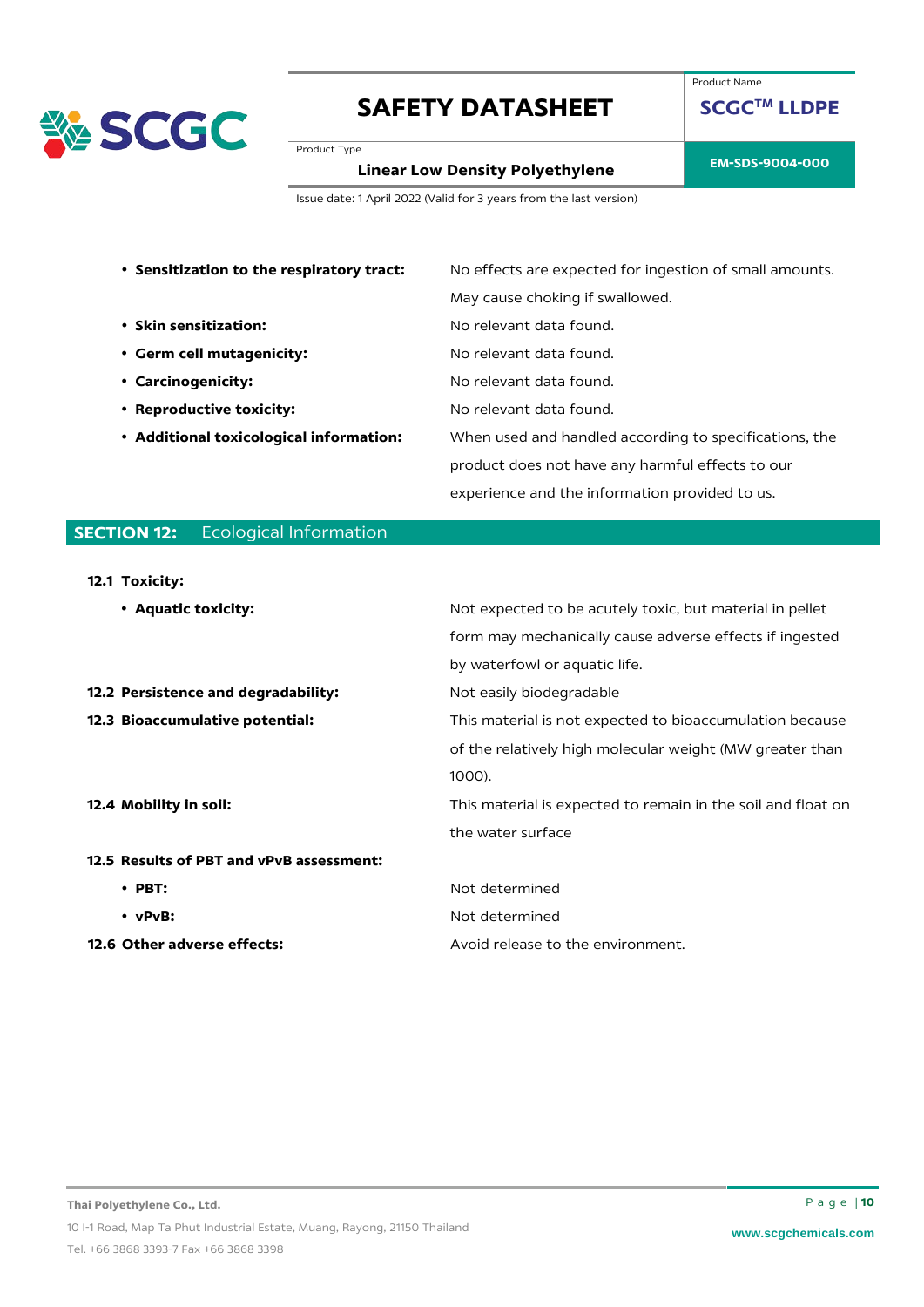

Product Type

# **EM-SDS-9004-000 Linear Low Density Polyethylene**

**SCGCTM LLDPE**

Product Name

Issue date: 1 April 2022 (Valid for 3 years from the last version)

### **SECTION 13:** Disposal Considerations

#### **13.1 Waste treatment methods:**

| • Waste disposal:                 | Do not dump into any sewers, on the ground, or into any     |
|-----------------------------------|-------------------------------------------------------------|
|                                   | body of water. All disposal practices must be in compliance |
|                                   | with official or local regulations. Regulations may vary in |
|                                   | different locations. Waste characterizations and            |
|                                   | compliance with applicable regulations are the              |
|                                   | responsibility solely of the waste generator.               |
| • Packaging disposal:             | Do not reuse container. Disposal must be in compliance      |
|                                   | with official or local regulations. The packaging only use  |
|                                   | for industrial purpose.                                     |
| • Waste treatment option:         | Recycle if possible                                         |
| • Other disposal recommendations: | Disposal must be made according to official or local        |
|                                   | regulations.                                                |

### **SECTION 14:** Transport information

#### **14.1 UN-Number:**

| • ADR. IMDG. IATA                         | Not regulated   |
|-------------------------------------------|-----------------|
| 14.2 UN proper shipping name:             |                 |
| • ADR, IMDG, IATA                         | Not regulated   |
| <b>14.3 Transport hazard class(es):</b>   |                 |
| • ADR, IMDG, IATA                         |                 |
| $\bullet$ Class                           | Not regulated   |
| 14.4 Packing group:                       |                 |
| • ADR, IMDG, IATA                         | Not regulated   |
| 14.5 Environmental hazards:               |                 |
| • Marine pollutant:                       | No.             |
| <b>14.6 Special precautions for user:</b> | Not applicable. |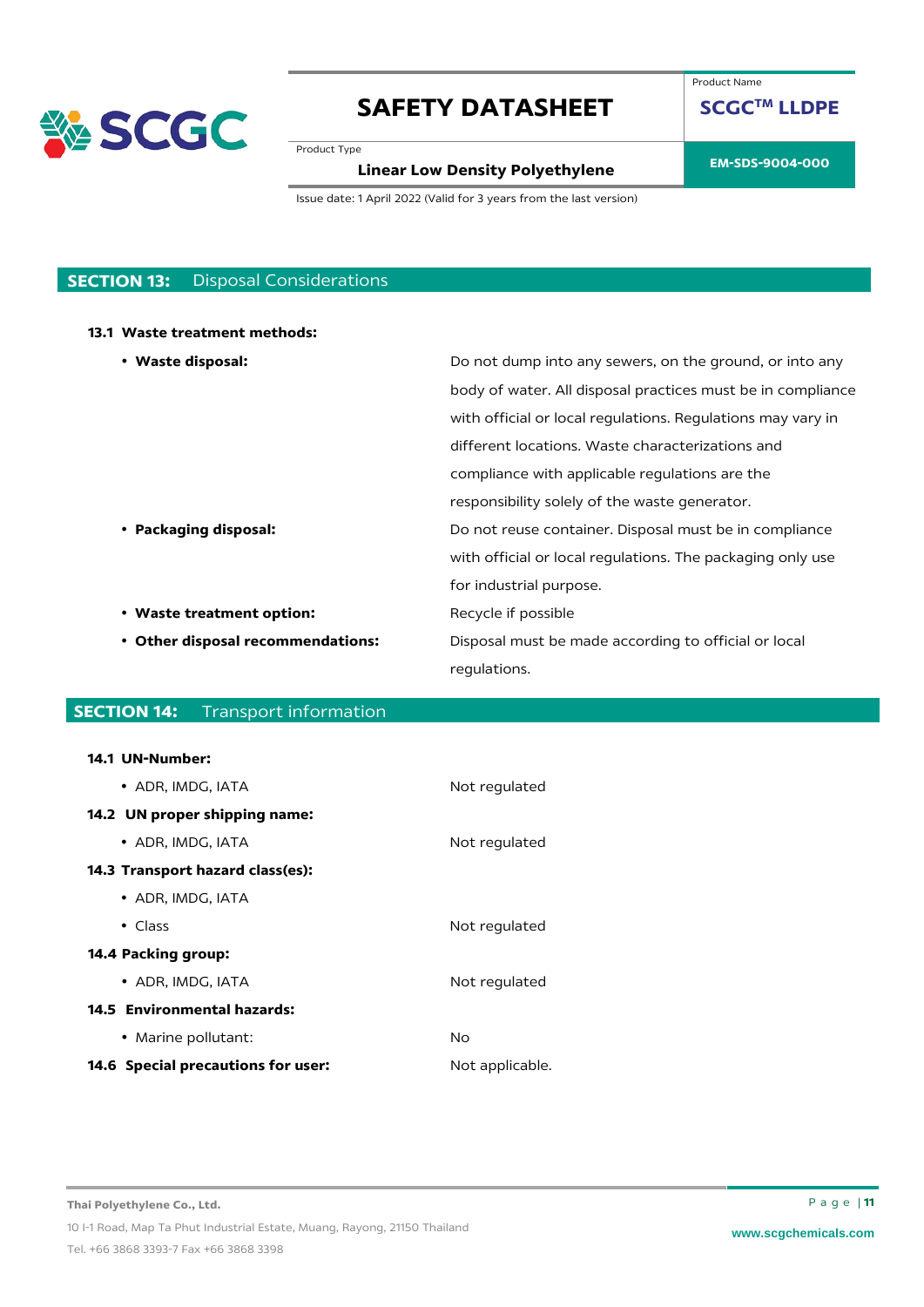

Product Name

**SCGCTM LLDPE**

Product Type

### **EM-SDS-9004-000 Linear Low Density Polyethylene**

Issue date: 1 April 2022 (Valid for 3 years from the last version)

#### **14.7 Transport in bulk:** Not applicable.

*(according to Annex II of MARPOL73/78 and the IBC Code)*

- 
- UN "Model Regulation":

• Transport/Additional information: Not dangerous according to the above specifications.

### **SECTION 15:** Regulatory information

**15.1 Chemical inventories 15.1 Chemical inventories** More information on Declaration of Compliance (DoC) **15.2 Chemical safety assessment:** A Chemical Safety Assessment has not been carried out.

### **SECTION 16:** Other information

#### **Recommended Uses and Restrictions**

This product is a raw material for industrial conversion. We recommended you to use this product under description in this document only.

#### **Issued by**

Thai Polyethylene Co., Ltd (QA & QC Department) 10 I-1 road, Map Ta Phut Industrial Estate, Muang, Rayong 21150 Thailand Tel: +66 38 683393-7 ext. 2407 Fax: +66 38 683398

#### **Disclaimer:**

- It is customer's responsibilities to inspect and test the product for suitability of the customer's own use and purpose. The customer is responsible for appropriate, safe, legal use, processing and handling of the product.
- To the best of our knowledge, the information contained herein is accurate and reliable as of the date of publication. We however do not assume any liability whatsoever for the accuracy and completeness of the information contained herein.
- We make no warranties which extend beyond the description herein. Nothing herein shall constitute any implied warranty of merchantability or fitness for a particular purpose.
- No liability can be accepted in respect of the use of the product in conjunction with other materials. The information contained herein relates exclusively to the product when it is not used in conjunction with any third party's materials.